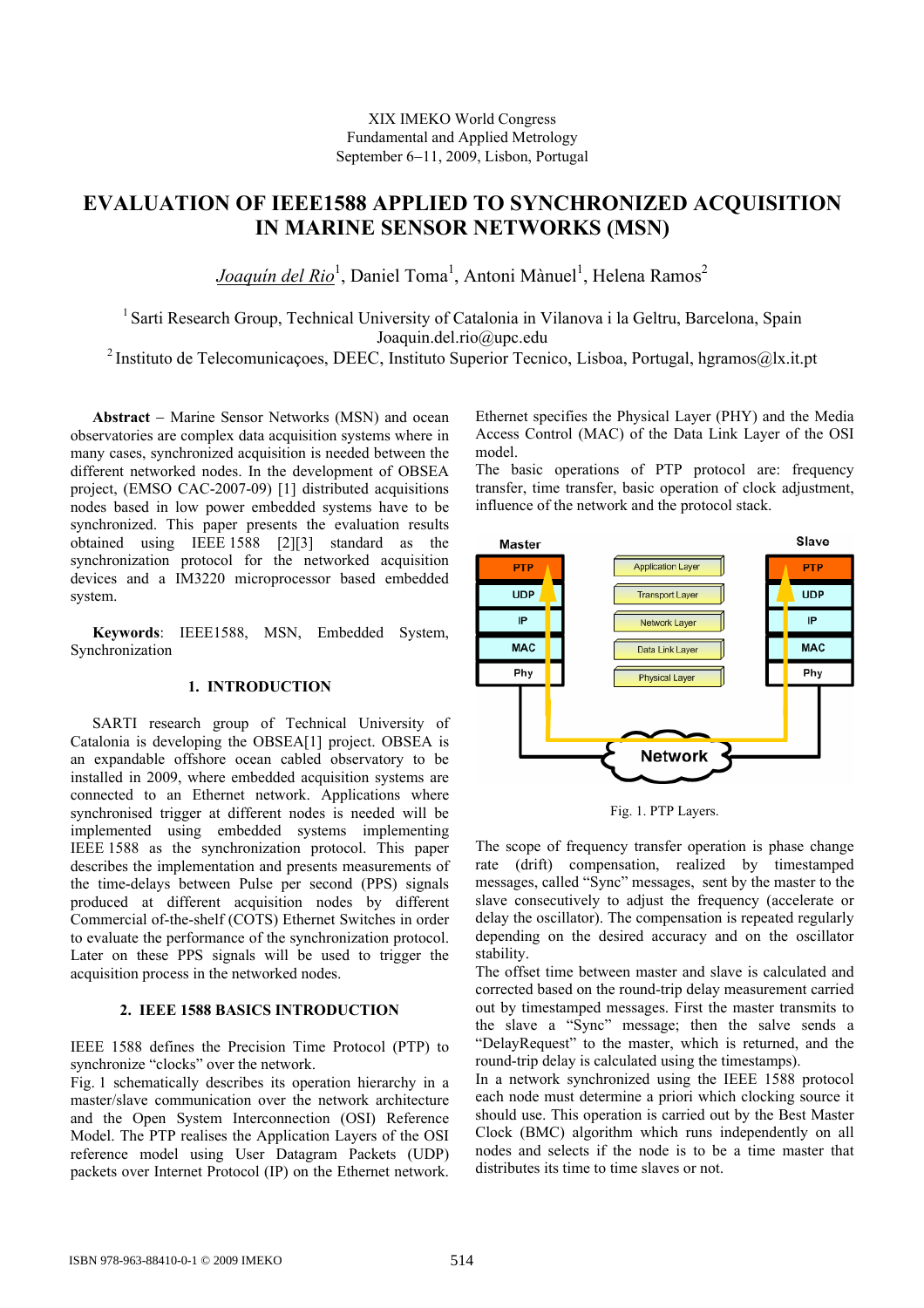### **3. EXPERIMENTAL SETUP**

In order to evaluate the performance when Precision Time Protocol is adopted for network synchronization the time delay between two PPS signals, F1 and F2, is measured.

## *3.1. Hardware Description*

One PPS signal (F1) is generated on a IM3220 microprocessor from IMSYS [5]. The IM3220 is a dedicated controller for networked applications that combines the features of traditional CISC architectures and efficient use of resources with FPGA flexibility for a pre-defined application – time synchronization. It comes with IEEE 1588 support for a Precise Time Engine and also with an API programmable IEEE 1588 software stack.

A computer running WindowsXP and a National Instruments PCI card PCI1588 generates the other PPS signal (F2) and works as a Master Clock in the system. The National Instruments PCI-1588 uses the IEEE 1588-2002 precision time protocol to synchronize clocks and events with other IEEE 1588-based instruments, computers or embedded systems. The NI PCI-1588 uses a standard RJ-45 Ethernet plug and CAT 5 cabling. It is capable of operating as either an IEEE 1588 master or slave clock module. An onboard FPGA automatically adjusts the frequency and phase of an onboard IEEE 1588 clock [6].

In order to measure PPS signals delays, PPS signals F1 and F2 are combined using a XOR gate that generates submicroseconds pulses when its input signals are not synchronous. Figure 2 shows the experimental setup used. A COTS Ethernet Switch is used to implement the Ethernet network. Delay measurements are made with two different models: an industrial switch model RuggedCOM from Industrial Strengh Networks and a Base Line Switch 2016 from 3COM. The Agilent 53132A Universal Frequency Counter, with 12 digits per second and 150ps time interval resolution, is used to measure the pulse width generated by the XOR gate and a computer with a LabVIEW application stores the measurements in a data file.



Fig. 2. Setup for F1 to F2 delay measurements.

Fig. 3 shows a oscilloscope capture of the XOR gate output for a delay between the two PPS signals, F1 and F2 of about 30ns.



Fig 3. XOR gate output for PPS signals delay of 30ns.

## *3.2. Software configuration*

In order to program the IM3220 based embedded system a high level programming language (C) is used. Imsys Developer platform is used as a compiler and debugging application.

Figure 4 shows the PTP() function developed to activate the PTP IEEE1588 protocol and the F1 PPS signal generation using the API control software functions for IEEE1588.

```
#include <string.h> 
#include "ptp.h" 
#include "time.h" 
#include "rubus.h" 
    int control_start=1; //PTP start Flag
     void ptp(void) 
    { 
   struct PTP_Time_T startTime; 
  struct PTP_Time_T width;
  struct PTP_Time_T period;
   startTime.seconds_ = 0; //Define the PPS start time 
  startTime.nanoseconds_ =0;
   width.seconds_ = 0; //Define the width of PPS pulse 
  width.nanoseconds= 10000000;
  period.seconds\overline{\phantom{a}} = \overline{0}; //Define the PPS pulse period
   period.nanoseconds_ =20000000; 
    unsigned long pulsecount= 0; 
   PTP_Start(control_start); //Start the PTP Engine
    //Get PTP time 
   PTP_ClockItf_T_getTime((PTP_Time_T*) &startTime);
   //delay to start the PPS 
   startTime.seconds = startTime.seconds +10; signal
    // F1 PPS signal Generation 
  PTP_PhysIfs_T_PulseTrain((PTP_Time_T*)&startTime,(PTP_Time_T*)
  &width,(PTP_Time_T*)&period,pulsecount); 
   }
```
Fig 4. PTP engine activation and PPS signal generation in Imsys Embedded System as an example of the code developed.

After configuring the Master Clock and activating the PTP synchronization protocol the F2 PPS signal was generated using the PCI1588 card. Fig. 5 shows de LabVIEW code used to configure and generate a PPS signal with a frequency of 50Hz and a 50% of duty cycle. Table 1 flowcharts the program.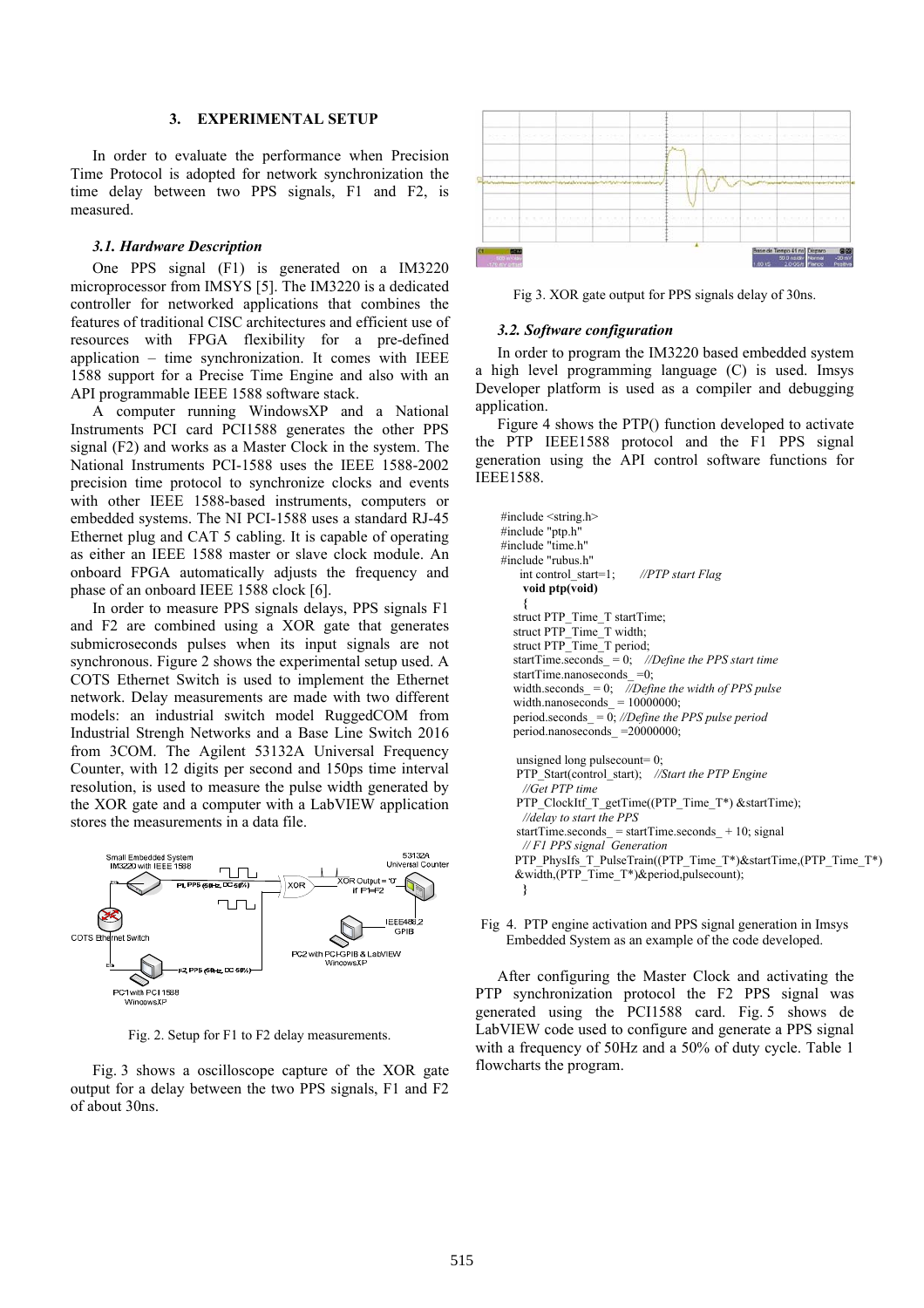

Fig 5. LabVIEW Code programmed to configure and generate F2 PPS Signal from PCI1588 National Instruments card.

|  | Table 1. Flowchart of the program to configure and generate F2. |  |
|--|-----------------------------------------------------------------|--|
|  |                                                                 |  |

| step | Description                           |
|------|---------------------------------------|
|      | 1 Create a new NI-SYNC driver session |
|      | Read de current 1588 time             |

- 3 Define when the clock signal will be generated by adding a delay to the current 1588 time and rounding up to the nearest seconds boundary
- 4 Program the frequency of F2 to 50Hz and the start time of the clock to be generated
- 5 Display the current 1588 time
- 6 Clear the clock wich stops the F2 PPS clock generation and release the resource
- 7 Close the driver session

F1 and F2 have the same parameters. The PTP synchronization engine had to be started in both sources before recording the measurement delays. Code to do that is not included in this paper.

#### **4. EXPERIMENTAL RESULTS**

#### *4.1 Drift without PTP*

In order to justify the need of a time synchronization protocol, the time delay between the two PPS signals (F1 and F2) with a frequency of 50 Hz and duty cycle 50%, generated respectively by the Imsys controller and by the PCI 1588 NI card, is measured after combining the signals at a XOR gate. The results obtained for the drift are presented in Fig. 6.

Fig. 6 shows how the delay increases in function of time without the application of a synchronization protocol. Each platform is generating a 50Hz clock signal independently but, due to drifts in their main clocks, signals are drifting from one other. As depicted, clocks drift 10ms each 1100 seconds. This represents a drift about 9µs/s. As Fig. 6 shows, this drift without synchronization is apparently constant.



Fig 6. Drift between PPS signals without PTP synchronization protocol

#### *4.2 Delay measurements with PTP*

Precision Time Protocol IEEE1588 is used to synchronize the different clock sources. Delays between F1 and F2 had been measured with two different COTS switches. Measurements obtained using *model a* are presented in Figs. 7 and 8.



Fig 7. PPS signals delay evolution with PTP IEEE1588 using COTS Ethernet Switch *model a*.



Fig. 8. PPS signals delay histogram with PTP IEEE1588 using COTS Ethernet Switch *model a.*

Delays with Ethernet switch *model a*, as it is shown in Figs. 7 and 8 have a mean value of about 224ns with a standard deviation of 171ns and a maximum delay of 884ns. The time delay between signals is always lower than  $1\mu s$ . Figs. 9 and 10, show similar measurements using another COTS Ethernet Switch designated as *model b*.